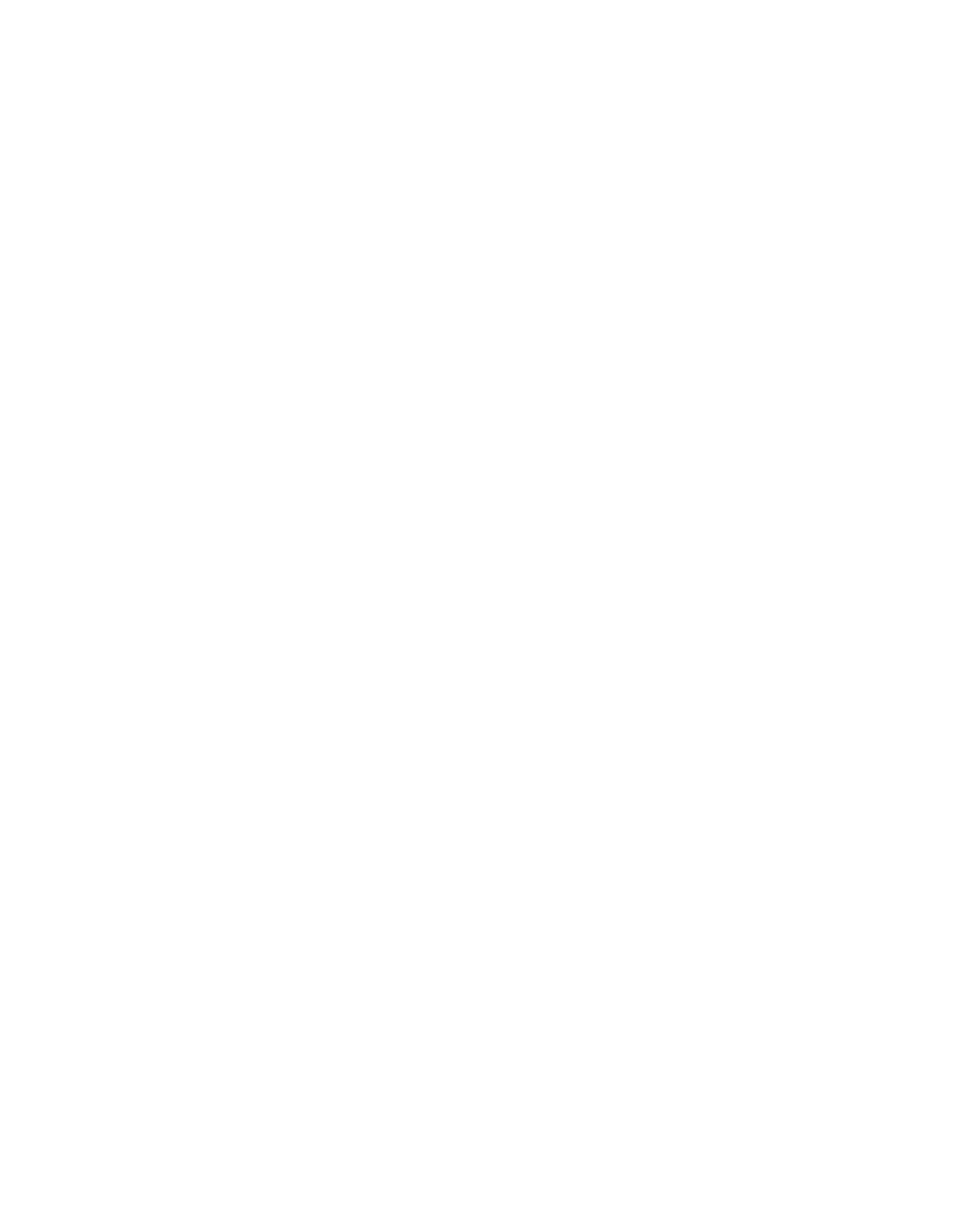|   |                |                                                                                                                                                           | <b>YES</b> | NO | <b>COMMENTS</b>                                                                                                                                                                                                                                                                                                                                                                    |
|---|----------------|-----------------------------------------------------------------------------------------------------------------------------------------------------------|------------|----|------------------------------------------------------------------------------------------------------------------------------------------------------------------------------------------------------------------------------------------------------------------------------------------------------------------------------------------------------------------------------------|
| A |                | <b>Land Use Considerations</b>                                                                                                                            |            |    |                                                                                                                                                                                                                                                                                                                                                                                    |
|   | 1              | Will the action be within the 100 year<br>flood plain?                                                                                                    | X          |    | Short-term construction<br>impact during proposed<br>connection to sanitary<br>sewer based on<br>conceptual preliminary<br>engineering. Proposed<br>connection is to existing<br>manhole SS-9, which<br>is located approximately<br>30 feet west of Amtrak<br>Way and encroaches the<br>100-year floodplain. See<br>Section 5.12.2,<br><i>Floodplains</i> and Figure<br>4-4 of EA. |
|   | $\overline{2}$ | Will the action require a permit for<br>construction or alteration within the 50<br>year flood plain?                                                     | X          |    | See above (A1). A Joint<br>Federal/State<br>Application for the<br>Alteration of any<br>Floodplain, Waterway,<br><b>Tidal or Nontidal</b><br>Wetland in Maryland<br>will be required.                                                                                                                                                                                              |
|   | 3              | Will the action require a permit for<br>dredging, filling, draining, or alteration<br>of a wetland?                                                       |            | X  |                                                                                                                                                                                                                                                                                                                                                                                    |
|   | $\overline{4}$ | Will the action require a permit for the<br>construction or operation of facilities<br>for solid waste disposal including<br>dredge and excavation spoil? |            | X  |                                                                                                                                                                                                                                                                                                                                                                                    |
|   | 5              | Will the action occur on slopes<br>exceeding 15 percent?                                                                                                  |            | X  |                                                                                                                                                                                                                                                                                                                                                                                    |
|   | 6              | Will the action require a grading plan<br>or a sediment control permit?                                                                                   | X          |    | A grading plan will be<br>developed as part of the<br>Sediment Control Plan.<br>An Erosion and<br>Sediment Control/<br><b>Stormwater Management</b><br>Permit will be obtained.<br>See Section 5.12, Water<br>Resources.                                                                                                                                                           |

## **MARYLAND ENVIRONMENTAL ASSESSMENT FORM**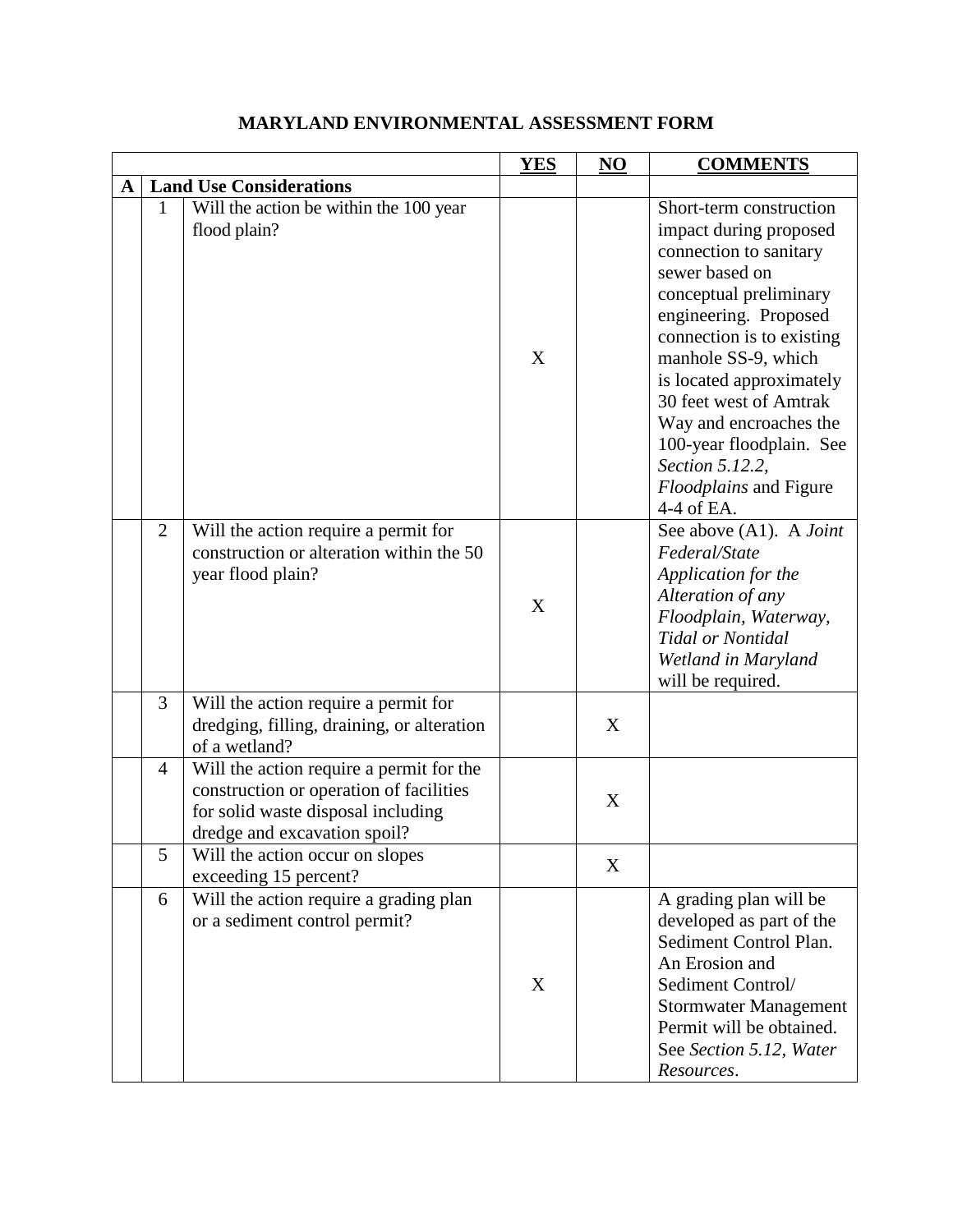|   |    |                                                                                                                         | <b>YES</b> | NO | <b>COMMENTS</b>                                                   |
|---|----|-------------------------------------------------------------------------------------------------------------------------|------------|----|-------------------------------------------------------------------|
|   | 7  | Will the action require a mining permit                                                                                 |            | X  |                                                                   |
|   |    | for deep or surface mining?                                                                                             |            |    |                                                                   |
|   | 8  | Will the action require a permit for                                                                                    |            | X  |                                                                   |
|   |    | drilling a gas or oil well?                                                                                             |            |    |                                                                   |
|   | 9  | Will the action require a permit for                                                                                    | X          |    |                                                                   |
|   |    | airport construction?                                                                                                   |            |    |                                                                   |
|   | 10 | Will the action require a permit for the                                                                                |            |    |                                                                   |
|   |    | crossing of the Potomac River by                                                                                        |            | X  |                                                                   |
|   |    | conduits, cables, or other like devices?                                                                                |            |    |                                                                   |
|   | 11 | Will the action affect the use of a<br>public recreation area, park, forest,<br>wildlife management area, scenic river, |            |    | Short-term temporary<br>occupancy of BWI Trail<br>during proposed |
|   |    | or wildland?                                                                                                            |            |    | placement of sanitary                                             |
|   |    |                                                                                                                         |            |    | sewer line along Amtrak<br>Way identified during                  |
|   |    |                                                                                                                         | X          |    | conceptual engineering.                                           |
|   |    |                                                                                                                         |            |    | This construction-related                                         |
|   |    |                                                                                                                         |            |    | activity would not                                                |
|   |    |                                                                                                                         |            |    | constitute a "use." See                                           |
|   |    |                                                                                                                         |            |    | Section 5.5, DOT Act,                                             |
|   |    |                                                                                                                         |            |    | Section $4(f)$ .                                                  |
|   | 12 | Will the action affect the use of any                                                                                   |            |    |                                                                   |
|   |    | natural or man-made features that are                                                                                   |            | X  |                                                                   |
|   |    | unique to the county, State, or nation?                                                                                 |            |    |                                                                   |
|   | 13 | Will the action affect the use of an                                                                                    |            |    |                                                                   |
|   |    | archaeological or historical site or                                                                                    |            | X  |                                                                   |
|   |    | structure?                                                                                                              |            |    |                                                                   |
| B |    | <b>Water Use Considerations</b>                                                                                         |            |    |                                                                   |
|   | 14 | Will the action require a permit for the                                                                                |            |    |                                                                   |
|   |    | change of the course, current, or cross<br>section of a stream or other body of                                         |            | X  |                                                                   |
|   |    | water?                                                                                                                  |            |    |                                                                   |
|   | 15 | Will the action require the construction                                                                                |            |    |                                                                   |
|   |    | alteration, or removal of a dam,                                                                                        |            | X  |                                                                   |
|   |    | reservoir, or waterway obstruction?                                                                                     |            |    |                                                                   |
|   | 16 | Will the action change the overland                                                                                     |            |    |                                                                   |
|   |    | flow of storm water or reduce the                                                                                       |            | X  |                                                                   |
|   |    | absorption capacity of the ground?                                                                                      |            |    |                                                                   |
|   | 17 | Will the action require a permit for the                                                                                |            |    |                                                                   |
|   |    | drilling of a water well?                                                                                               |            | X  |                                                                   |
|   | 18 | Will the action require a permit for                                                                                    |            |    |                                                                   |
|   |    | water appropriation?                                                                                                    |            | X  |                                                                   |
|   | 19 | Will the action require a permit for the                                                                                |            |    |                                                                   |
|   |    | construction and operation of facilities                                                                                |            | X  |                                                                   |
|   |    | treatment or distribution of water?                                                                                     |            |    |                                                                   |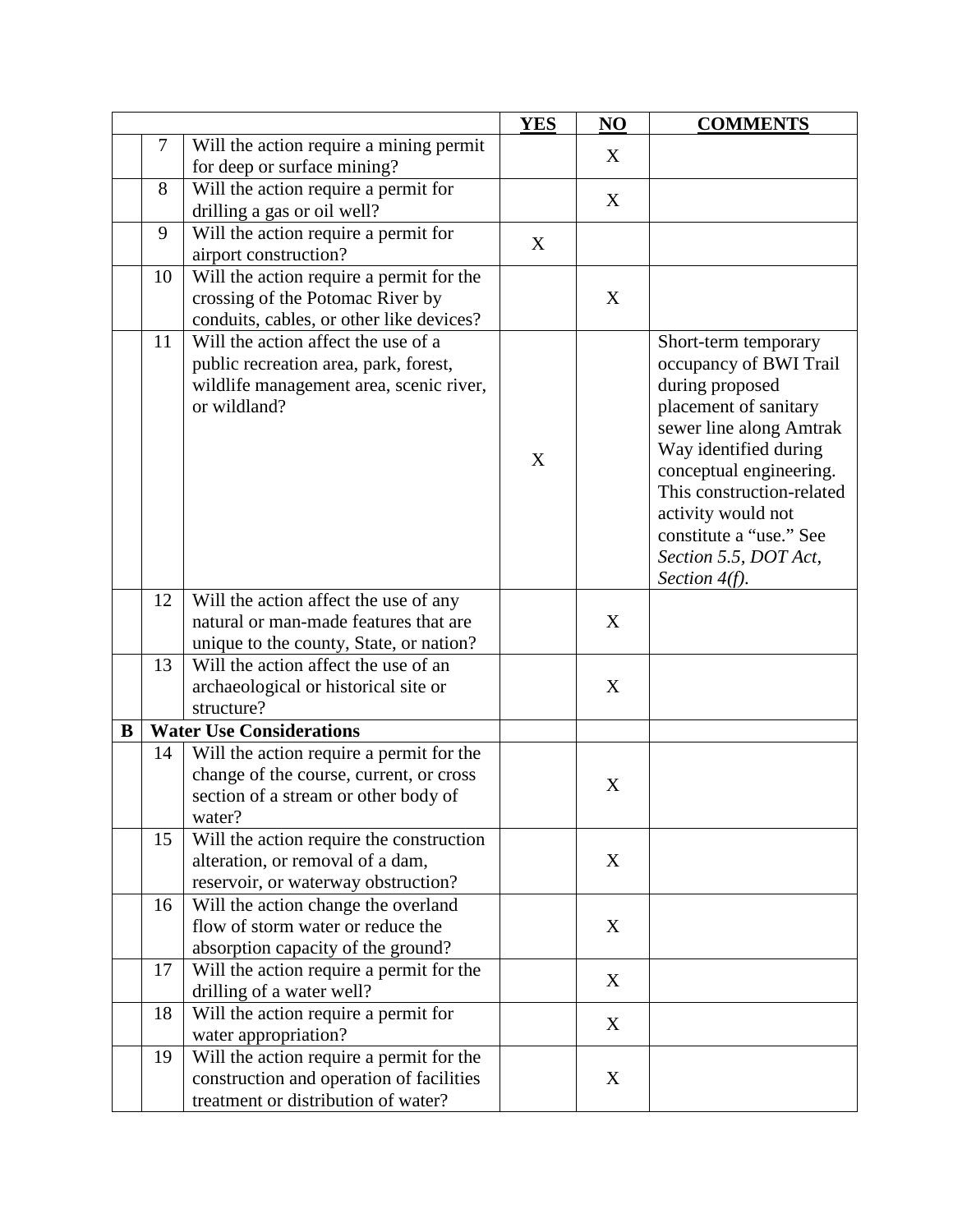|              |    |                                                                                                                                                                | <b>YES</b> | NO | <b>COMMENTS</b>                                                                                                                                                                               |
|--------------|----|----------------------------------------------------------------------------------------------------------------------------------------------------------------|------------|----|-----------------------------------------------------------------------------------------------------------------------------------------------------------------------------------------------|
|              | 20 | Will the project require a permit for the<br>construction and operation of facilities<br>for sewage treatment or land disposal<br>of liquid waste derivatives? |            | X  |                                                                                                                                                                                               |
|              | 21 | Will the action result in any discharge<br>into surface or subsurface water?                                                                                   | X          |    | Short-term impacts due<br>to run-off during<br>construction will be<br>temporary, sediment<br>control will be applied to<br>limit temporary impacts.<br>See Section 5.12, Water<br>Resources. |
|              | 22 | If so, will the discharge affect ambient<br>water quality limits or require a<br>discharge permit?                                                             | X          |    | A discharge permit<br>would likely be required<br>if the selected developer<br>includes a car wash. See<br>Section 5.12, Water<br>Resources.                                                  |
| $\mathbf{C}$ |    | <b>Air Use Considerations</b>                                                                                                                                  |            |    |                                                                                                                                                                                               |
|              | 23 | Will the action result in any discharge<br>into the air?                                                                                                       | X          |    | Short-term construction<br>impacts will be<br>temporary. See Section<br>5.1, Air Quality.                                                                                                     |
|              | 24 | If so, will the discharge affect ambient<br>air quality limits or produce a<br>disagreeable odor?                                                              |            | X  |                                                                                                                                                                                               |
|              | 25 | Will the action generate additional<br>noise which differs in character or level<br>from present conditions?                                                   |            | X  | Short-term construction<br>impacts will be<br>temporary. See Section<br>5.9, Noise and Noise-<br>Compatible Land Use.                                                                         |
|              | 26 | Will the action preclude future use of<br>related air space?                                                                                                   |            | X  |                                                                                                                                                                                               |
|              | 27 | Will the action generate any<br>radiological, electrical, magnetic, or<br>light influences?                                                                    |            | X  |                                                                                                                                                                                               |
| D            |    | <b>Plants and Animals</b>                                                                                                                                      |            |    |                                                                                                                                                                                               |
|              | 28 | Will the action cause the disturbance,<br>reduction, or loss of any rare, unique,<br>or valuable plant or animal?                                              |            | X  |                                                                                                                                                                                               |
|              | 29 | Will the action result in the significant<br>reduction or loss of any fish or wildlife<br>habitats?                                                            |            | X  |                                                                                                                                                                                               |
|              | 30 | Will the action require a permit for the<br>use of pesticides, herbicides, or other                                                                            |            | X  |                                                                                                                                                                                               |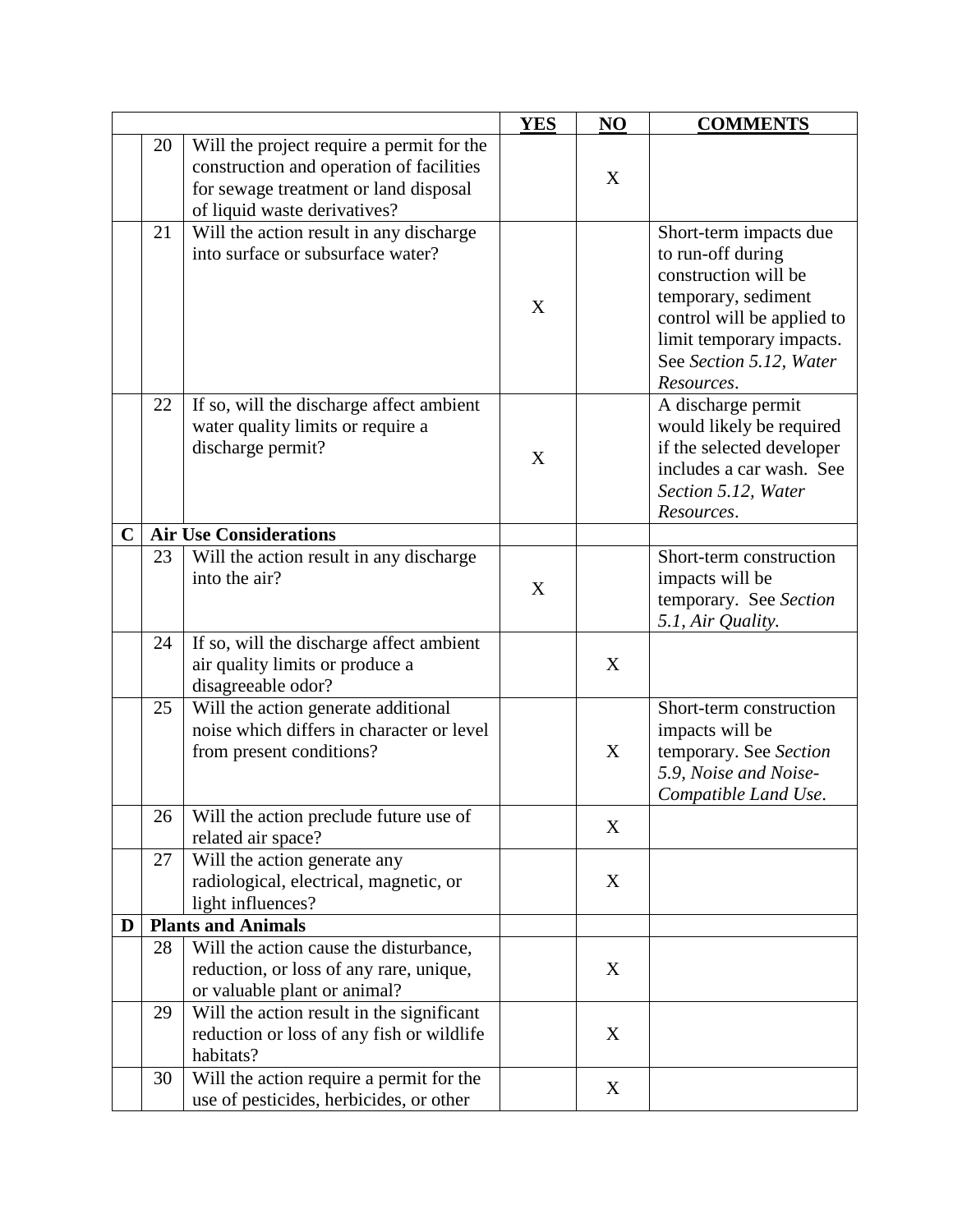|   |    |                                                                                | <b>YES</b> | NO                        | <b>COMMENTS</b>            |
|---|----|--------------------------------------------------------------------------------|------------|---------------------------|----------------------------|
|   |    | biological, chemical, or radiological                                          |            |                           |                            |
|   |    | control agents?                                                                |            |                           |                            |
| E |    | Socio-Economic                                                                 |            |                           |                            |
|   | 31 | Will the action result in a preemption of                                      |            |                           |                            |
|   |    | division of properties or impair their                                         |            | X                         |                            |
|   |    | economic use?                                                                  |            |                           |                            |
|   | 32 | Will the action cause relocation of                                            |            |                           |                            |
|   |    | activities or structures, or result in a                                       |            | X                         |                            |
|   |    | change in the population density or                                            |            |                           |                            |
|   |    | distribution?                                                                  |            |                           |                            |
|   | 33 | Will the action alter land values?                                             |            | $\boldsymbol{\mathrm{X}}$ |                            |
|   | 34 | Will the action affect traffic flow and                                        |            |                           | Traffic volumes will       |
|   |    | volume?                                                                        |            |                           | increase, however the      |
|   |    |                                                                                |            |                           | reduced level of service   |
|   |    |                                                                                |            |                           | (LOS) does not exceed      |
|   |    |                                                                                | X          |                           | de minimis thresholds.     |
|   |    |                                                                                |            |                           | See Section 5.10,          |
|   |    |                                                                                |            |                           | Socioeconomics, EJ, and    |
|   |    |                                                                                |            |                           | Children's Health and      |
|   |    |                                                                                |            |                           | Safety Risks.              |
|   | 35 | Will the action affect the production,                                         |            |                           | The proposed project       |
|   |    | extraction, harvest, or potential use of a                                     |            |                           | would require importing    |
|   |    | scarce or economically important                                               |            |                           | and distributing fuel;     |
|   |    | resource?                                                                      |            |                           | however, the anticipated   |
|   |    |                                                                                |            |                           | increase in fuel           |
|   |    |                                                                                |            |                           | supply/consumption         |
|   |    |                                                                                |            | X                         | would not amount to a      |
|   |    |                                                                                |            |                           | significant percent of     |
|   |    |                                                                                |            |                           | overall fuel usage locally |
|   |    |                                                                                |            |                           | or regionally. See         |
|   |    |                                                                                |            |                           | Section 5.8, Natural       |
|   |    |                                                                                |            |                           | Resources and Energy       |
|   |    |                                                                                |            |                           | Supply.                    |
|   | 36 | Will the action require a license to<br>construct a sawmill or other plant for |            | X                         |                            |
|   |    | manufacture of forest products?                                                |            |                           |                            |
|   | 37 | Is the action in accord with federal,                                          |            |                           |                            |
|   |    | state, regional, and local                                                     |            |                           |                            |
|   |    | comprehensive or functional plans—                                             | X          |                           |                            |
|   |    | including zoning?                                                              |            |                           |                            |
|   | 38 | Will the action affect the employment                                          |            |                           |                            |
|   |    | opportunities for persons in the area?                                         |            | X                         |                            |
|   | 39 | Will the action affect the ability of the                                      |            |                           |                            |
|   |    | area to attract new sources of tax                                             |            | X                         |                            |
|   |    |                                                                                |            |                           |                            |
|   |    | revenue?                                                                       |            |                           |                            |